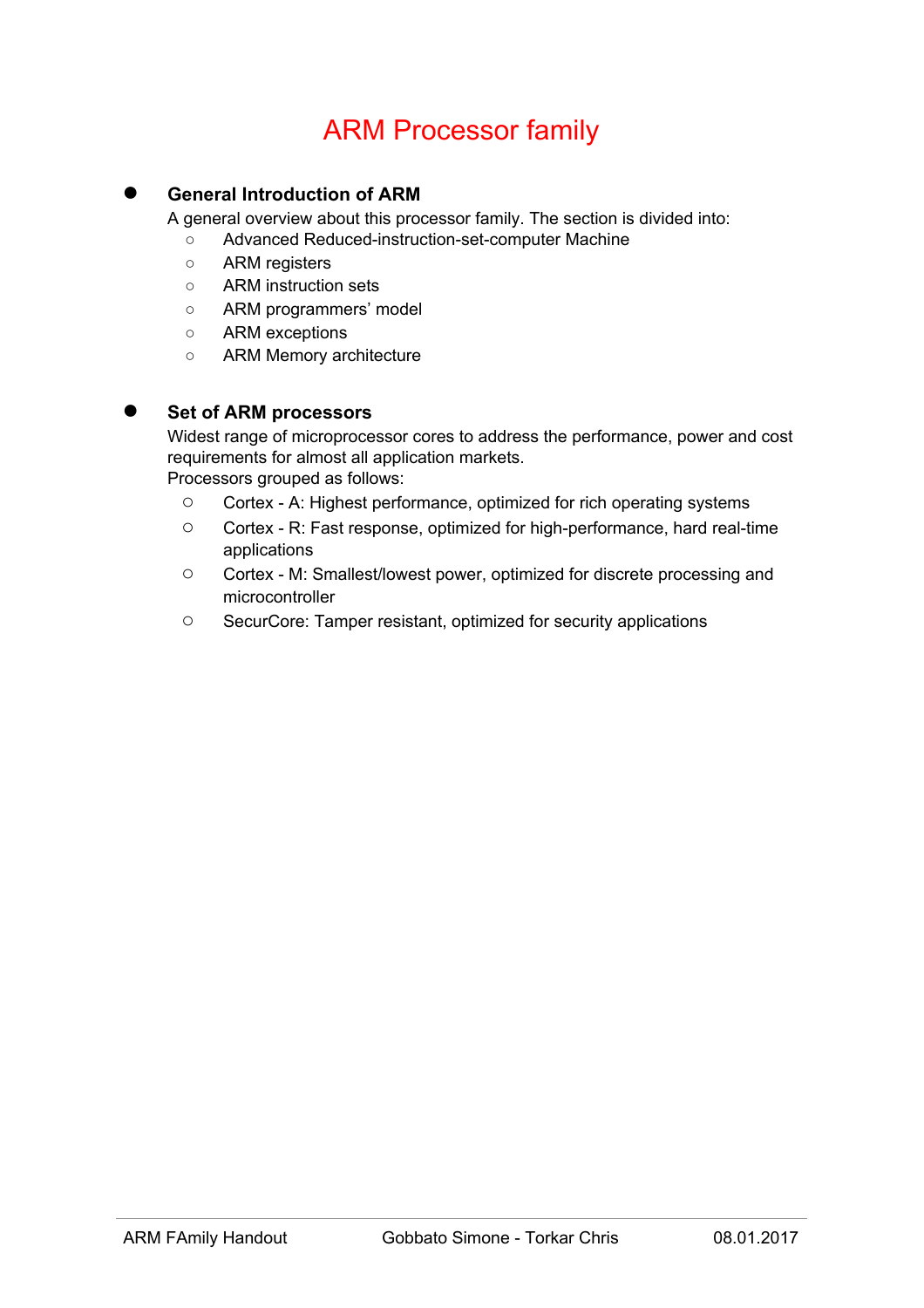## ● **Embedded vs Application processor**

This comparison will focus on the two most spread groups on the market. ARM M processors and ARM A processor:

| <b>ARM M core</b>                          | <b>ARM A core</b>                                            |
|--------------------------------------------|--------------------------------------------------------------|
| Single Core                                | Multi Core capable                                           |
| $< 550$ MHz                                | $< 2.5$ Ghz                                                  |
| Single Application targeted                | <b>Operating System targeted</b>                             |
| Low Power focused                          | High computational Power focused                             |
| Several low power operating mods           | <b>MMU &amp; MPU</b>                                         |
| Power consumption optimized<br>peripherals | External Memory interface with 64bit<br><b>Address Space</b> |

Dhrystone performance difference:

| <b>Processor</b>                | <b>Speed</b> | <b>Dhrystone MIPS</b> |
|---------------------------------|--------------|-----------------------|
| TI KeyStone 2 ARM A15 Quad Core | $1.4$ GHz    | 19600                 |
| ST STM32F217 ARM Cortex M3      | 120 MHz      | 150                   |

As those two tables show the application field for the processor target different market segments:

| <b>ARM M core</b>      | <b>ARM A core</b>             |
|------------------------|-------------------------------|
| <b>IoT</b> Products    | Multimedia Appliances         |
| Wearables              | Smartphones                   |
| Real Time applications | Car Infotainment              |
| <b>Co- Controllers</b> | Demanding computational tasks |

https://training.ti.com/system/files/docs/keystone-ii-arm-a15-corepac-overview.pdf

http://www.st.com/content/st\_com/en/products/microcontrollers/stm32-32-bit-arm-cort ex-mcus/stm32f2-series.html?querycriteria=productId=SS1575